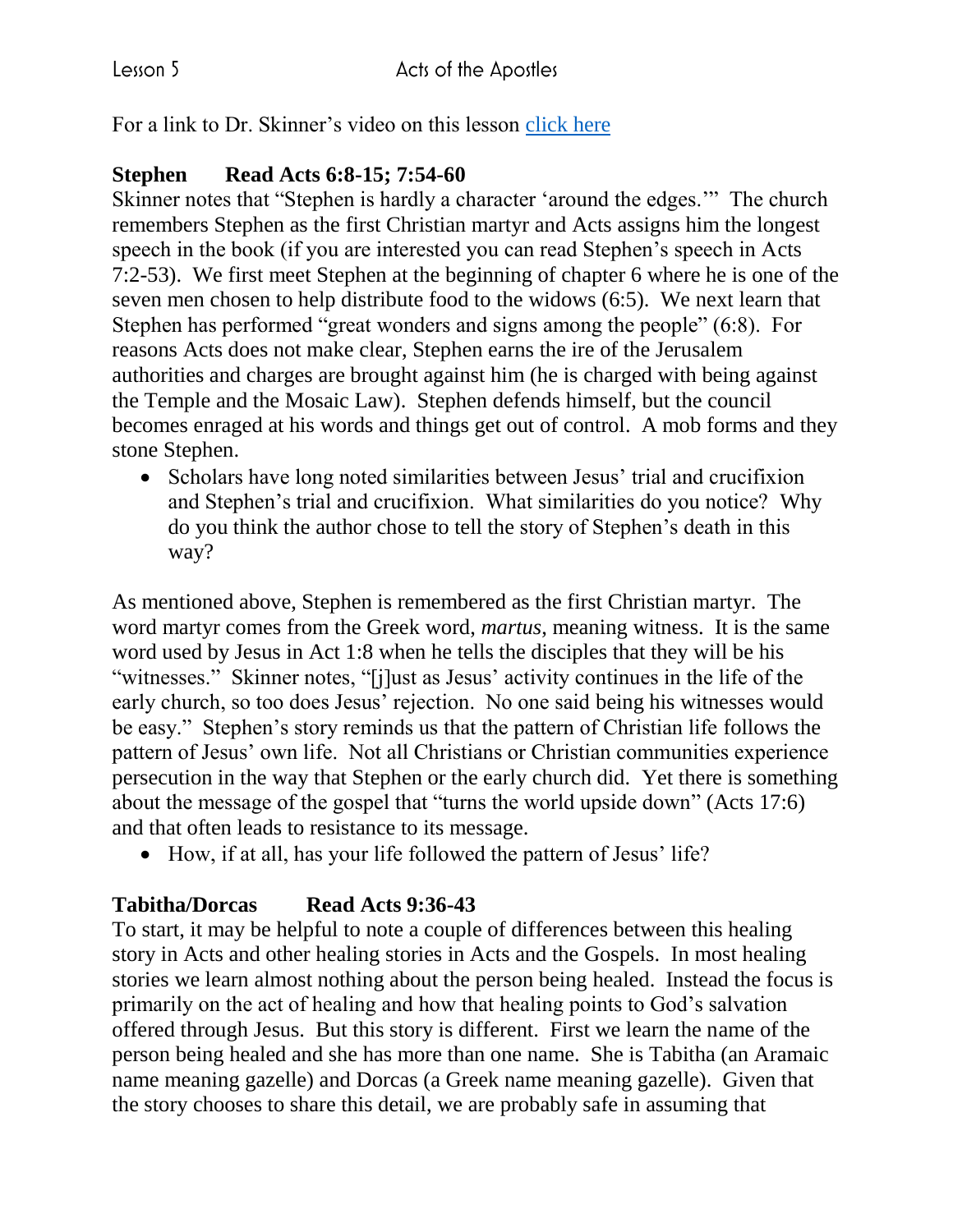Tabitha/Dorcas was bilingual. She probably moved with ease between the Aramaic-speaking community and the Greek-speaking community. In this way, she embodies the spirit of Pentecost, able to speak and work and care for others in a multicultural community. Skinner describes her as a "bridge-builder" able to bring together people from diverse backgrounds into a new fellowship.

- Who are the bridge-builders in our community of faith? In the community of Menomonie?
- How has the church participated in building bridges at local, national, and international levels?

The second way this healing story differs from others is that we learn about Tabitha's life and ministry. It's not just that she can move easily between two communities, but she was "devoted to good works and acts of charity" (9:36). Skinner notes that her healing is not a reward for a job well-done, but a recognition of the importance and urgency of the work that she does. The clothing she made and distributed was a tender, even intimate gift that helped to support vulnerable members of the community. By bringing her back to life, God, working through Peter, ensures that this life-giving ministry goes on. Of course, the time will come when death will take her again, but for now her important ministry lives again.

- In what ways does OSL continue the ministry of Tabitha?
- Skinner calls the clothes Tabitha made "an intimate and caring gift" because they require personal, attentive knowledge of the recipient. When have you received a gift of that kind from someone? When have you given a gift like that?

## **Rhoda Read Acts 12:1-17**

 A quick translation note: Rhoda is a slave and not a maid or servant as some translations have it. The fact that an early Christian household held slaves and that no one in Acts seems troubled by this is a reminder that the early church was not a perfect or ideal institution.

Rhoda's story is interesting. She really plays a supporting role in a story that is largely about Peter's escape from prison. Some interpreters have dismissed Rhoda as a comedic character because she leaves Peter standing out at the gate rather than leading him inside to safety. This, they argue, coupled with the fact that she is a slave makes it easy to dismiss her as a character.

Skinner, however, draws our attention to a couple of other details about her story that make it harder for us to dismiss her. She is the first one in the story to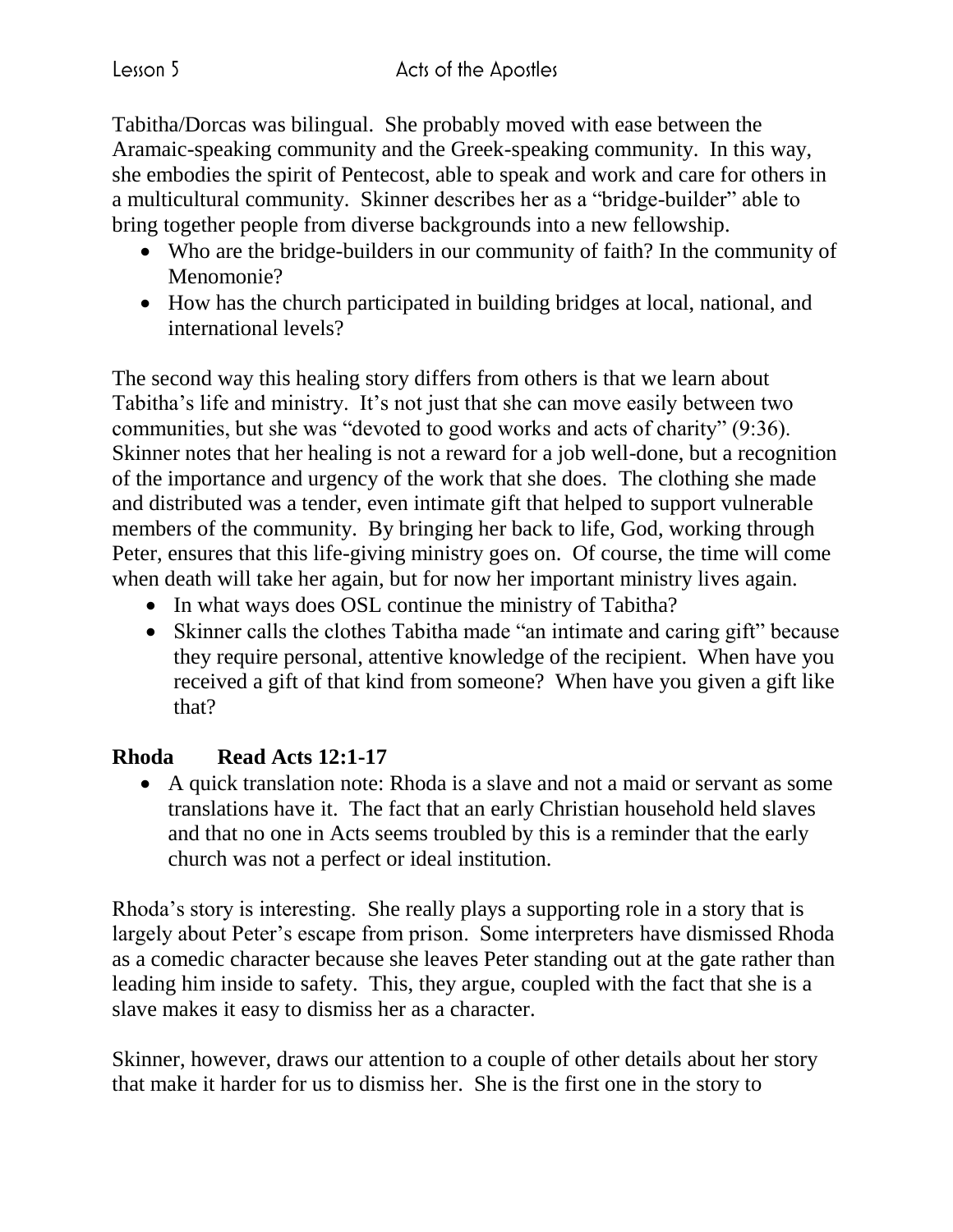Lesson 5

recognize that God has answered the community's prayers. Peter, himself, didn't realize that his escape was real until he was safely outside the city gates. And the gathered community doesn't believe their prayers have been answered either when Rhoda comes to tell them that Peter is at the gate.

• Read Luke 24:9-11, 22-24. In what ways is Rhoda like the women who first testified to Jesus' resurrection? What conclusions might Luke want readers to reach by drawing the parallels?

Secondly, Rhoda takes herself seriously. She knows who she has seen and heard and she sticks to her story even if they gathered believers tell her she is "out of her mind" (9:15) Writes Skinner, "[i]n that small detail, she shows herself more willing to discover the power of prayer than anyone else."

- Have you ever given witness to something and not been believed? If so, how did you respond?
- How powerful do you believe prayer is? In general, do you approach prayer more like Rhoda, or more like those who doubt her report? Why? How, if it all, would you like your attitude toward prayer to change?

## **Priscilla and Aquila Read Acts 18:1-4, 24-28**

- See Romans 16:3, 1 Corinthians 16:19, and 2 Timothy 4:19 for further mentions of Priscilla (called Prisca in these texts) and Aquila.
- A little historical background: In 49CE Emperor Claudius expelled all Jews from Rome. According to a Roman historian, riots broke out in Rome between Jews who believed in Jesus and Jews who did not. Annoyed at these disturbances Claudius expelled all Jews from Rome. His edict expired upon his death in 54CE when Nero became emperor.

Priscilla and Aquila seem to have been a part of the Jewish cohort expelled from Rome. Their skills as tentmakers made it financially possible for them to travel throughout the Mediterranean. We first meet them in Acts in the city of Corinth where they connect with Paul (who was also a tentmaker). We next learn that Priscilla and Aquila have made their way to Ephesus where they meet and then teach and guide a young preacher from Alexandria (in Egypt) named Apollos.

• What fiscal resources and social connections, if any, have helped you be a witness to Jesus? What resources and connections does OSL use to witness to and serve Jesus?

In Ephesus, the author of Acts begins to refer to the couple using Priscilla's name first (note also that in the 3 references to the couple in Paul's letters, Priscilla is